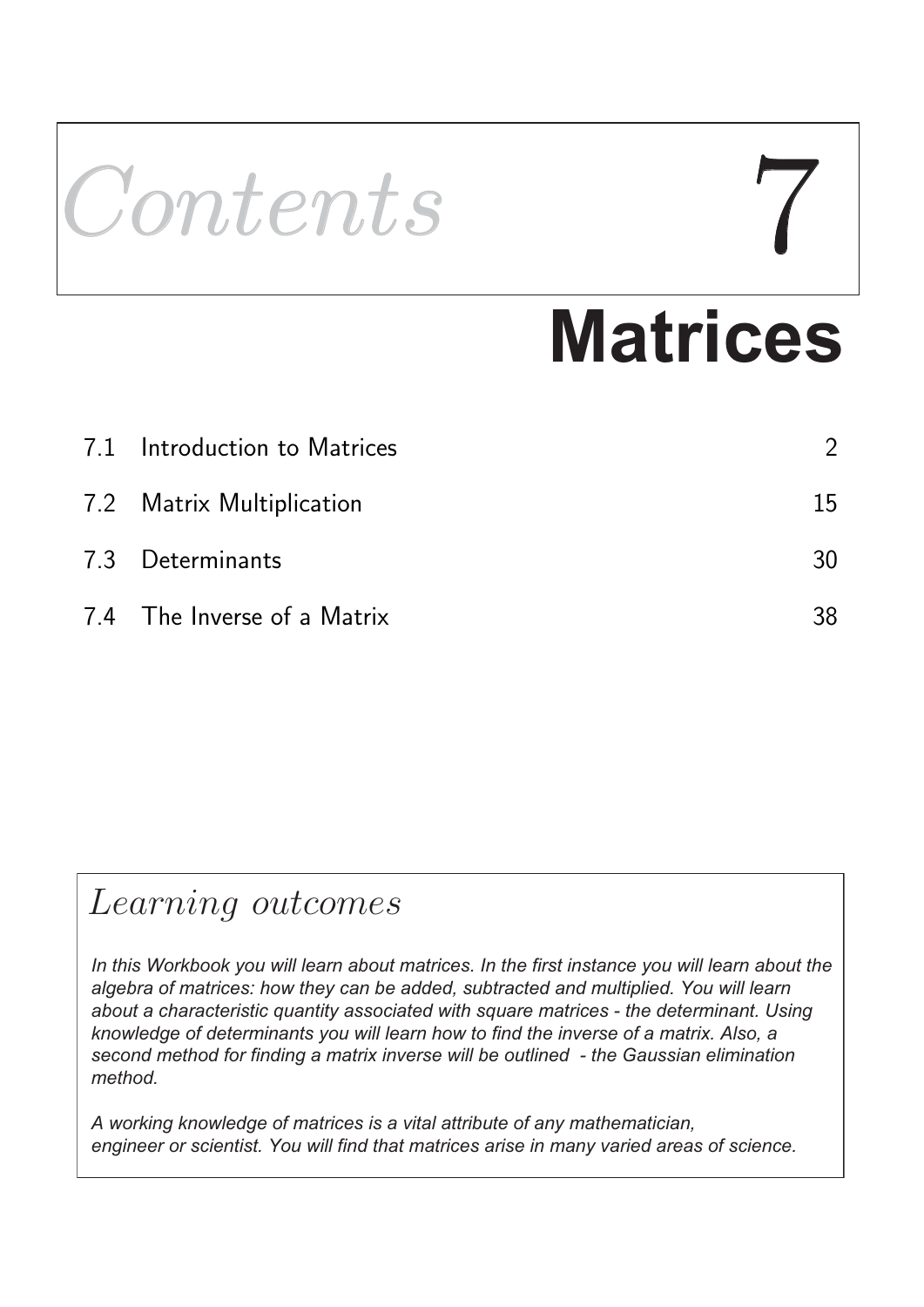# **Introduction to Matrices**





When we wish to solve large systems of simultaneous linear equations, which arise for example in the problem of finding the forces on members of a large framed structure, we can isolate the coefficients of the variables as a block of numbers called a matrix. There are many other applications matrices. In this Section we develop the terminology and basic properties of a matrix.



 $\searrow$ 

 $\ge$ 

# **Prerequisites**

Before starting this Section you should . . .

• be familiar with the rules of number algebra

• express a system of linear equations in matrix

# **Learning Outcomes**

On completion you should be able to ...

- form
- recognise and use the basic terminology associated with matrices
- carry out addition and subtraction with two given matrices or state that the operation is not possible

 $\overline{\phantom{0}}$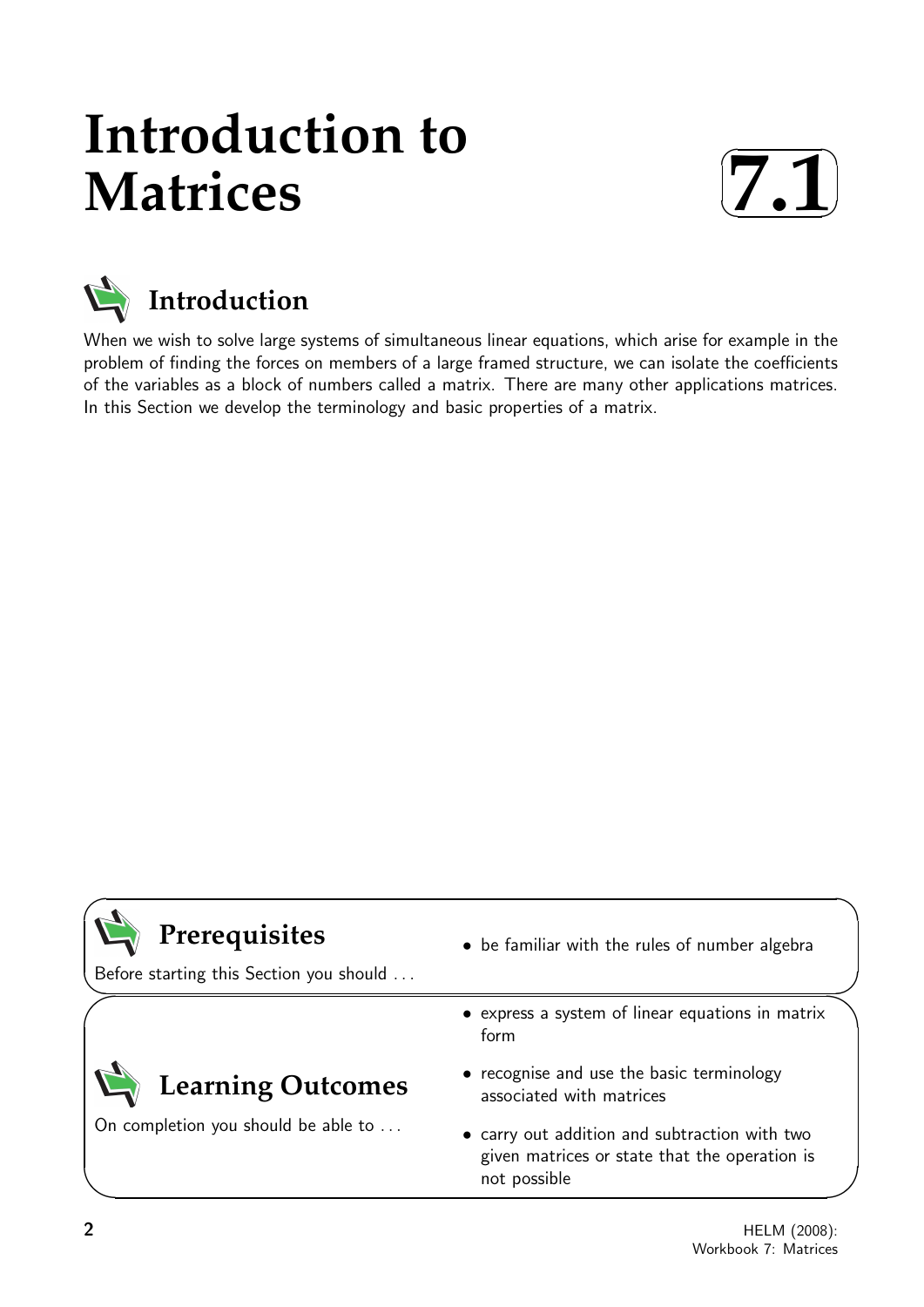

# **1. Applications of matrices**

The solution of simultaneous linear equations is a task frequently occurring in engineering. In electrical engineering the analysis of circuits provides a ready example.

However the simultaneous equations arise, we need to study two things:

- (a) how we can conveniently represent large systems of linear equations
- (b) how we might find the solution of such equations.

We shall discover that knowledge of the theory of matrices is an essential mathematical tool in this area.

#### **Representing simultaneous linear equations**

Suppose that we wish to solve the following three equations in three unknowns  $x_1, x_2$  and  $x_3$ :

$$
3x_1 + 2x_2 - x_3 = 3
$$
  

$$
x_1 - x_2 + x_3 = 4
$$
  

$$
2x_1 + 3x_2 + 4x_3 = 5
$$

We can isolate three facets of this system: the **coefficients** of  $x_1, x_2, x_3$ ; the **unknowns**  $x_1, x_2, x_3$ ; and the **numbers** on the right-hand sides.

Notice that in the system

$$
3x + 2y - z = 3
$$
  

$$
x - y + z = 4
$$
  

$$
2x + 3y + 4z = 5
$$

the only difference from the first system is the names given to the unknowns. It can be checked that the first system has the solution  $x_1 = 2$ ,  $x_2 = -1$ ,  $x_3 = 1$ . The second system therefore has the solution  $x = 2, y = -1, z = 1$ .

We can isolate the three facets of the first system by using arrays of numbers and of unknowns:

|  |  | $\begin{bmatrix} 3 & 2 & -1 \\ 1 & -1 & 1 \\ 2 & 3 & 4 \end{bmatrix} \begin{bmatrix} x_1 \\ x_2 \\ x_3 \end{bmatrix} = \begin{bmatrix} 3 \\ 4 \\ 5 \end{bmatrix}$ |  |  |
|--|--|-------------------------------------------------------------------------------------------------------------------------------------------------------------------|--|--|

Even more conveniently we represent the arrays with letters (usually capital letters)

$$
AX = B
$$

Here, to be explicit, we write

|  | $\begin{bmatrix} 3 & 2 & -1 \end{bmatrix}$     |                                                                     |                                                               |  |
|--|------------------------------------------------|---------------------------------------------------------------------|---------------------------------------------------------------|--|
|  | $A = \begin{bmatrix} 1 & -1 & 1 \end{bmatrix}$ |                                                                     |                                                               |  |
|  |                                                | $X = \left[ \begin{array}{c} x_1 \\ x_2 \\ x_3 \end{array} \right]$ | $B = \left[ \begin{array}{c} 3 \\ 4 \\ 5 \end{array} \right]$ |  |

Here A is called the matrix of coefficients, X is called the matrix of unknowns and B is called the matrix of constants.

If we now append to  $A$  the column of right-hand sides we obtain the **augmented matrix** for the system: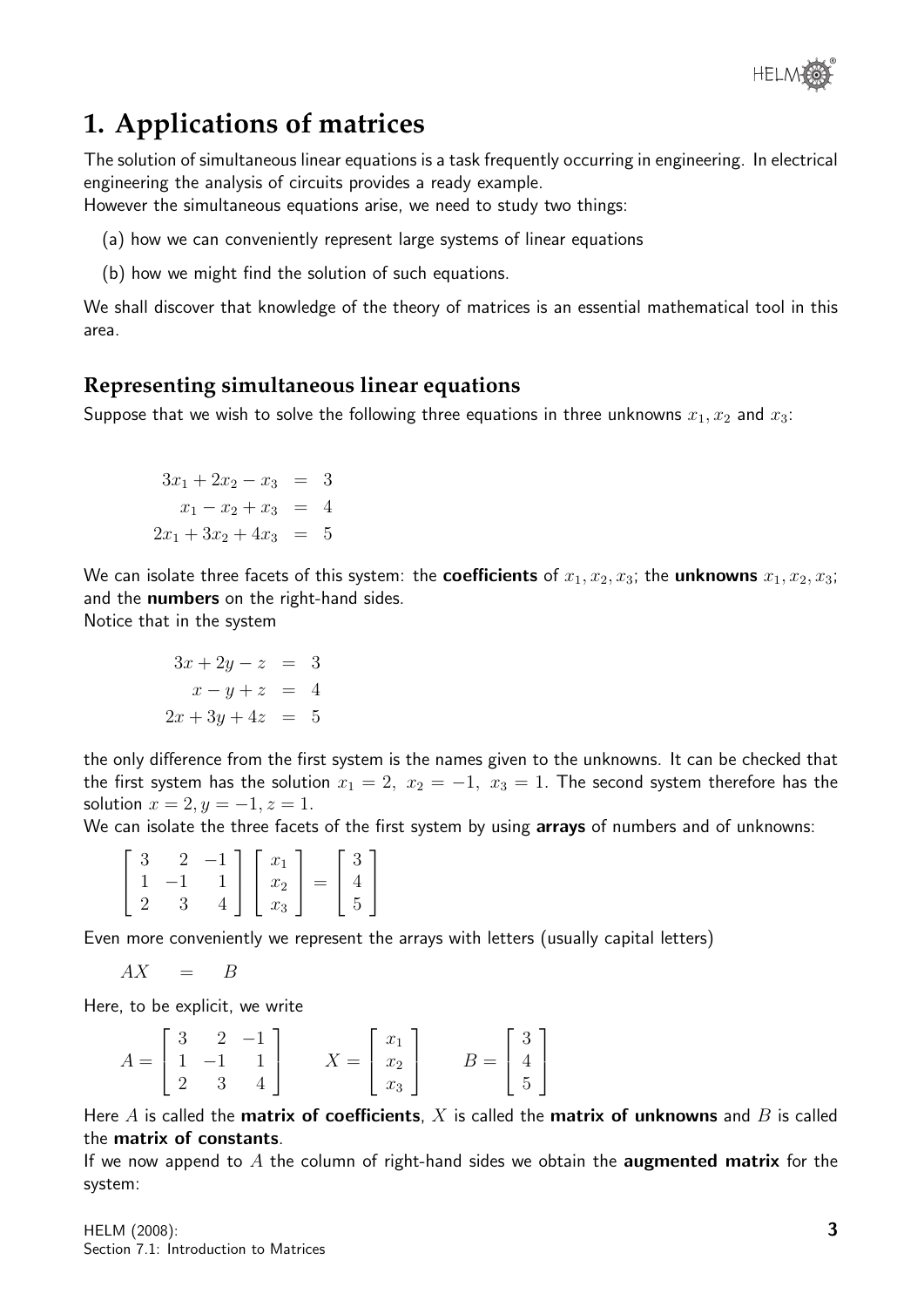| -3           | $2^{\circ}$   | $-1$ | 3 <sup>1</sup> |
|--------------|---------------|------|----------------|
| $\mathbf{1}$ | $-1$          |      |                |
| $\mathbf{r}$ | $\mathcal{R}$ |      | $\overline{5}$ |

The order of the entries, or elements, is crucial. For example, all the entries in the second row relate to the second equation, the entries in column 1 are the coefficients of the unknown  $x_1$ , and those in the last column are the constants on the right-hand sides of the equations.

In particular, the entry in row 2 column 3 is the coefficient of  $x_3$  in equation 2.

#### **Representing networks**

Shortest-distance problems are important in communications study. Figure 1 illustrates schematically a system of four towns connected by a set of roads.



Figure 1

The system can be represented by the matrix

|                                              | $\boldsymbol{a}$                  | h              | $\overline{c}$ | $d_{\cdot}$    |
|----------------------------------------------|-----------------------------------|----------------|----------------|----------------|
|                                              |                                   |                | 0              | $\overline{0}$ |
| $\begin{array}{c} a\\ b\\ c\\ d \end{array}$ | $\begin{matrix}0\1\0\end{matrix}$ | $\overline{0}$ | $\overline{1}$ | $\mathbf{1}$   |
|                                              |                                   |                | 0              | $\frac{1}{1}$  |
|                                              | $\overline{0}$                    |                | $\mathbf{1}$   | $\overline{0}$ |

The row refers to the town from which the road starts and the column refers to the town where the road ends. An entry of 1 indicates that two towns are directly connected by a road (for example  $b$ and  $d$ ) and an entry of zero indicates that there is no direct road (for example  $a$  and  $c$ ). Of course, if there is a road from  $b$  to  $d$  (say) it is also a road from  $d$  to  $b$ .

In this Section we shall develop some basic ideas about matrices.

## **2. Definitions**

An array of numbers, rectangular in shape, is called a **matrix**. The first matrix below has 3 rows and 2 columns and is said to be a '3 by 2' matrix (written  $3 \times 2$ ). The second matrix is a '2 by 4' matrix (written  $2 \times 4$ ).

|                                                                       |  |  |  |  | $\left[\begin{array}{ccc} 1 & 2 & 3 & 4 \\ 5 & 6 & 7 & 9 \end{array}\right]$ |  |
|-----------------------------------------------------------------------|--|--|--|--|------------------------------------------------------------------------------|--|
| $\left[\begin{array}{rr} 1 & 4 \\ -2 & 3 \\ 2 & 1 \end{array}\right]$ |  |  |  |  |                                                                              |  |

The general  $3 \times 3$  matrix can be written

$$
A = \left[ \begin{array}{ccc} a_{11} & a_{12} & a_{13} \\ a_{21} & a_{22} & a_{23} \\ a_{31} & a_{32} & a_{33} \end{array} \right]
$$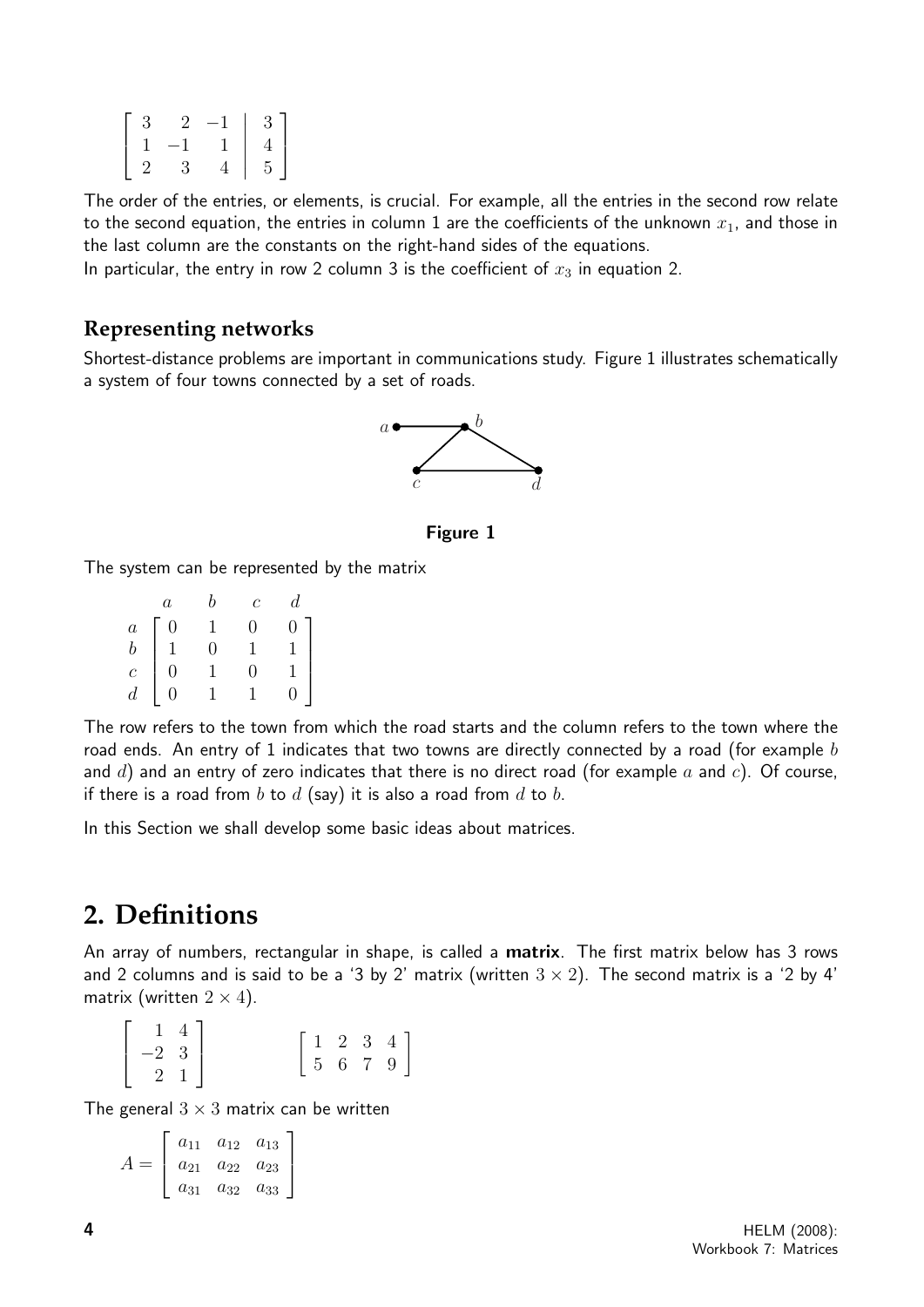

where  $a_{ij}$  denotes the element in row i, column j. For example in the matrix:

| $A = \begin{bmatrix} 0 & -1 & -3 \\ 0 & 6 & -12 \\ 5 & 7 & 123 \end{bmatrix}$               |  |  |  |
|---------------------------------------------------------------------------------------------|--|--|--|
| $a_{11} = 0$ , $a_{12} = -1$ , $a_{13} = -3$ , $a_{22} = 6$ , $a_{32} = 7$ , $a_{33} = 123$ |  |  |  |



#### The General Matrix

A general  $m \times n$  matrix A has m rows and n columns.

The entries in the matrix  $A$  are called the **elements** of  $A$ .

In matrix A the element in row i and column j is denoted by  $a_{ij}$ .

A matrix with only one column is called a column vector (or column matrix).

For example,  $\sqrt{ }$  $\overline{\phantom{a}}$  $\overline{x}_1$  $\overline{x_2}$  $\overline{x_3}$ 1 | and  $\sqrt{ }$  $\overline{\phantom{a}}$ 3 4 5 1 are both  $3 \times 1$  column vectors.

A matrix with only one row is called a row vector (or row matrix). For example  $[2, -3, 8, 9]$  is a  $1 \times 4$  row vector. Often the entries in a row vector are separated by commas for clarity.

#### **Square matrices**

When the number of rows is the same as the number of columns, i.e.  $m = n$ , the matrix is said to be square and of order  $n$  (or  $m$ ).

• In an  $n \times n$  square matrix A, the leading diagonal (or principal diagonal) is the 'north-west to south-east' collection of elements  $a_{11}, a_{22}, \ldots, a_{nn}$ . The sum of the elements in the leading diagonal of A is called the **trace** of the matrix, denoted by  $tr(A)$ .

 $A =$  $\sqrt{ }$   $a_{11}$   $a_{12}$  ...  $a_{1n}$  $a_{21} \quad a_{22} \quad \ldots \quad a_{2n}$ . . . . . . . . . . . .  $a_{n1}$   $a_{n2}$  ...  $a_{nn}$ 1  $\begin{array}{c} \begin{array}{c} \begin{array}{c} \end{array} \\ \begin{array}{c} \end{array} \end{array} \end{array}$  $\mathsf{tr}(A) = a_{11} + a_{22} + \cdots + a_{nn}$ 

• A square matrix in which all the elements below the leading diagonal are zero is called an upper triangular matrix, often denoted by  $U$ .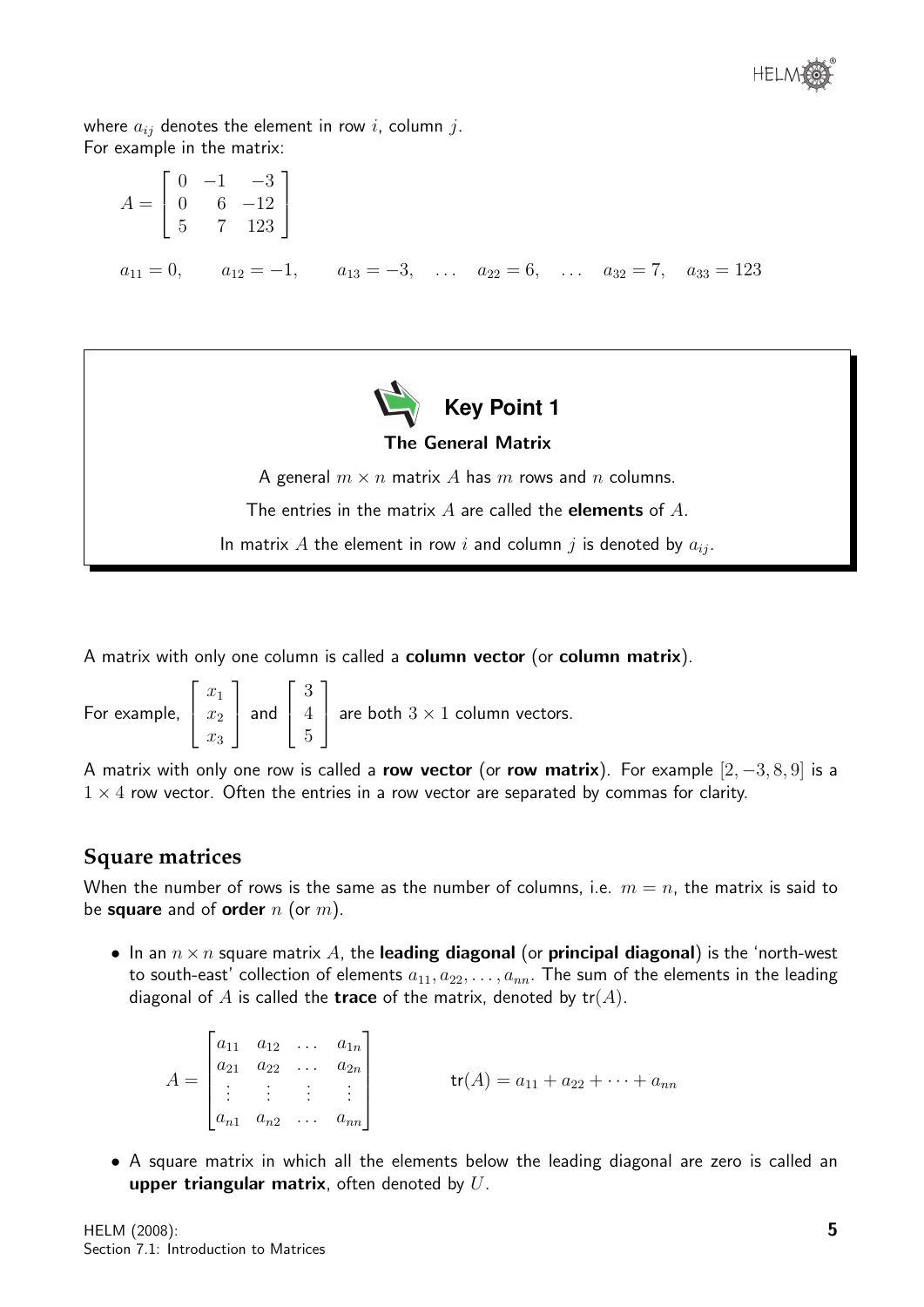| $U = \begin{bmatrix} u_{11} & u_{12} & \cdots & \cdots & u_{1n} \\ 0 & u_{22} & \cdots & \cdots & u_{2n} \\ 0 & 0 & \cdots & \vdots & \vdots \\ 0 & 0 & \cdots & 0 & u_{nn} \end{bmatrix}$ |  |  |  |  | $u_{ij} = 0$ when $i > j$ |
|--------------------------------------------------------------------------------------------------------------------------------------------------------------------------------------------|--|--|--|--|---------------------------|
|                                                                                                                                                                                            |  |  |  |  |                           |

• A square matrix in which all the elements above the leading diagonal are zero is called a lower triangular matrix, often denoted by  $L$ .

| $L = \begin{bmatrix} l_{11} & 0 & 0 & \dots & 0 \\ l_{21} & l_{22} & 0 & \dots & 0 \\ \vdots & \vdots & \dots & \dots & 0 \end{bmatrix}$ |  |                                                                   |                           |  |
|------------------------------------------------------------------------------------------------------------------------------------------|--|-------------------------------------------------------------------|---------------------------|--|
|                                                                                                                                          |  | $\begin{bmatrix} l_{n1} & l_{n2} & \cdots & l_{nn} \end{bmatrix}$ | $l_{ij} = 0$ when $i < j$ |  |

• A square matrix where all the non-zero elements are along the leading diagonal is called a diagonal matrix, often denoted by D.

 $D =$  $\sqrt{ }$  $\Big\}$  $d_{11}$  0 0 ... 0  $0 \t d_{22} \t 0 \t \ldots \t 0$  $0 \quad 0 \quad ... \quad ... \quad 0$  $0 \t 0 \t 0 \t ... \t d_{nn}$ 1  $\overline{\phantom{a}}$  $d_{ij} = 0$  when  $i \neq j$ 

#### **Some examples of matrices and their classification**

 $A =$  $\begin{bmatrix} 1 & 2 & 3 \\ 4 & 5 & 6 \end{bmatrix}$  is  $2 \times 3$ . It is not square.  $B =$  $\begin{bmatrix} 1 & 2 \\ 3 & 4 \end{bmatrix}$  is  $2 \times 2$ . It is square.

Also,  $tr(A)$  does not exist, and  $tr(B) = 1 + 4 = 5$ .

$$
C = \begin{bmatrix} 1 & 2 & 3 \\ 0 & -2 & -5 \\ 0 & 0 & 1 \end{bmatrix}
$$
 and  $D = \begin{bmatrix} 4 & 0 & 3 \\ 0 & -2 & 5 \\ 0 & 0 & 1 \end{bmatrix}$  are both 3 × 3, square and upper triangular.

Also,  $tr(C) = 0$  and  $tr(D) = 3$ .

$$
E = \begin{bmatrix} 1 & 0 & 0 \\ 2 & -2 & 0 \\ 3 & -5 & 1 \end{bmatrix}
$$
 and  $F = \begin{bmatrix} -1 & 0 & 0 \\ 1 & 4 & 0 \\ 0 & 1 & 1 \end{bmatrix}$  are both 3 × 3, square and lower triangular.

Also,  $tr(E) = 0$  and  $tr(F) = 4$ .

$$
G = \begin{bmatrix} 1 & 0 & 0 \\ 0 & 2 & 0 \\ 0 & 0 & -3 \end{bmatrix}
$$
 and  $H = \begin{bmatrix} 4 & 0 & 0 \\ 0 & 2 & 0 \\ 0 & 0 & 0 \end{bmatrix}$  are both 3 × 3, square and diagonal.

Also,  $tr(G) = 0$  and  $tr(H) = 6$ .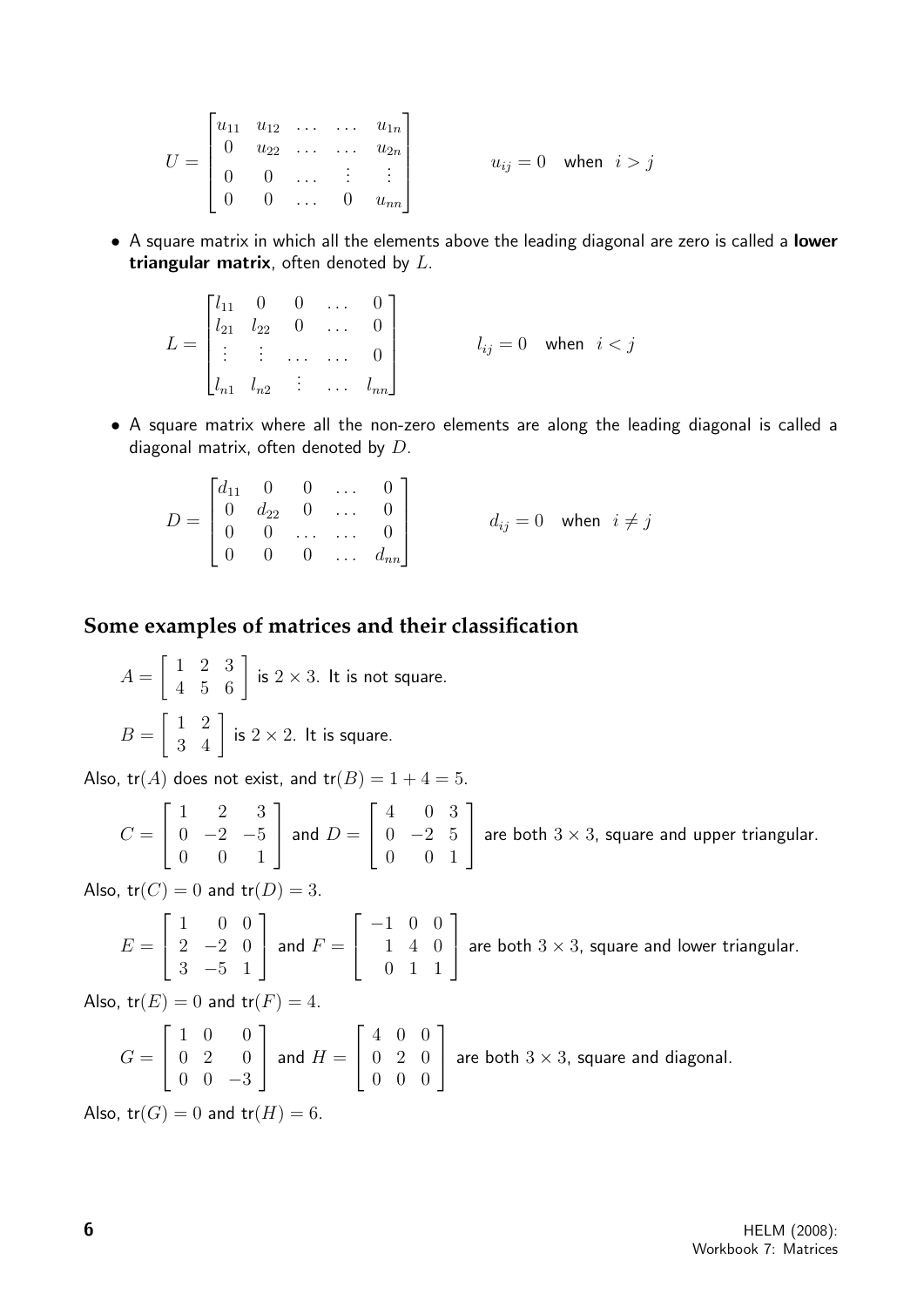



Classify the following matrices (and, where possible, find the trace):

$$
A = \begin{bmatrix} 1 & 2 \\ 3 & 4 \\ 5 & 6 \end{bmatrix} \quad B = \begin{bmatrix} 1 & 2 & 3 & 4 \\ 5 & 6 & 7 & 8 \\ -1 & -3 & -2 & -4 \end{bmatrix} \quad C = \begin{bmatrix} 1 & 2 & 3 & 4 \\ 5 & 6 & 7 & 8 \\ 9 & 10 & 11 & 12 \\ 13 & 14 & 15 & 16 \end{bmatrix}
$$

#### Your solution

#### **Answer**

A is  $3 \times 2$ , B is  $3 \times 4$ , C is  $4 \times 4$  and square.

The trace is not defined for A or B. However,  $tr(C) = 34$ .



Classify the following matrices:

| $A = \left[ \begin{array}{rrr} 1 & 1 & 1 \\ 1 & 1 & 1 \\ 1 & 1 & 1 \end{array} \right] \quad B = \left[ \begin{array}{rrr} 1 & 0 & 0 \\ 1 & 1 & 0 \\ 1 & 1 & 1 \end{array} \right] \quad C = \left[ \begin{array}{rrr} 1 & 1 & 1 \\ 0 & 1 & 1 \\ 0 & 0 & 1 \end{array} \right] \quad D = \left[ \begin{array}{rrr} 1 & 0 & 0 \\ 0 & 1 & 0 \\ 0 & 0 & 1 \end{array} \right]$ |  |  |  |  |  |
|-----------------------------------------------------------------------------------------------------------------------------------------------------------------------------------------------------------------------------------------------------------------------------------------------------------------------------------------------------------------------------|--|--|--|--|--|
|-----------------------------------------------------------------------------------------------------------------------------------------------------------------------------------------------------------------------------------------------------------------------------------------------------------------------------------------------------------------------------|--|--|--|--|--|

#### Your solution

#### Answer

```
A is 3 \times 3 and square, B is 3 \times 3 lower triangular, C is 3 \times 3 upper triangular and D is 3 \times 3diagonal.
```
#### **Equality of matrices**

As we noted earlier, the terms in a matrix are called the **elements** of the matrix.

The elements of the matrix 
$$
A = \begin{bmatrix} 1 & 2 \\ -1 & -4 \end{bmatrix}
$$
 are  $1, 2, -1, -4$ 

We say two matrices  $A$ ,  $B$  are **equal** to each other only if  $A$  and  $B$  have the same number of rows and the same number of columns and if each element of  $A$  is equal to the corresponding element of B. When this is the case we write  $A = B$ . For example if the following two matrices are equal:

| $A = \begin{bmatrix} 1 & \alpha \\ -1 & -\beta \end{bmatrix}$ $B = \begin{bmatrix} 1 & 2 \\ -1 & -4 \end{bmatrix}$ |  |  |
|--------------------------------------------------------------------------------------------------------------------|--|--|
|--------------------------------------------------------------------------------------------------------------------|--|--|

then we can conclude that  $\alpha = 2$  and  $\beta = 4$ .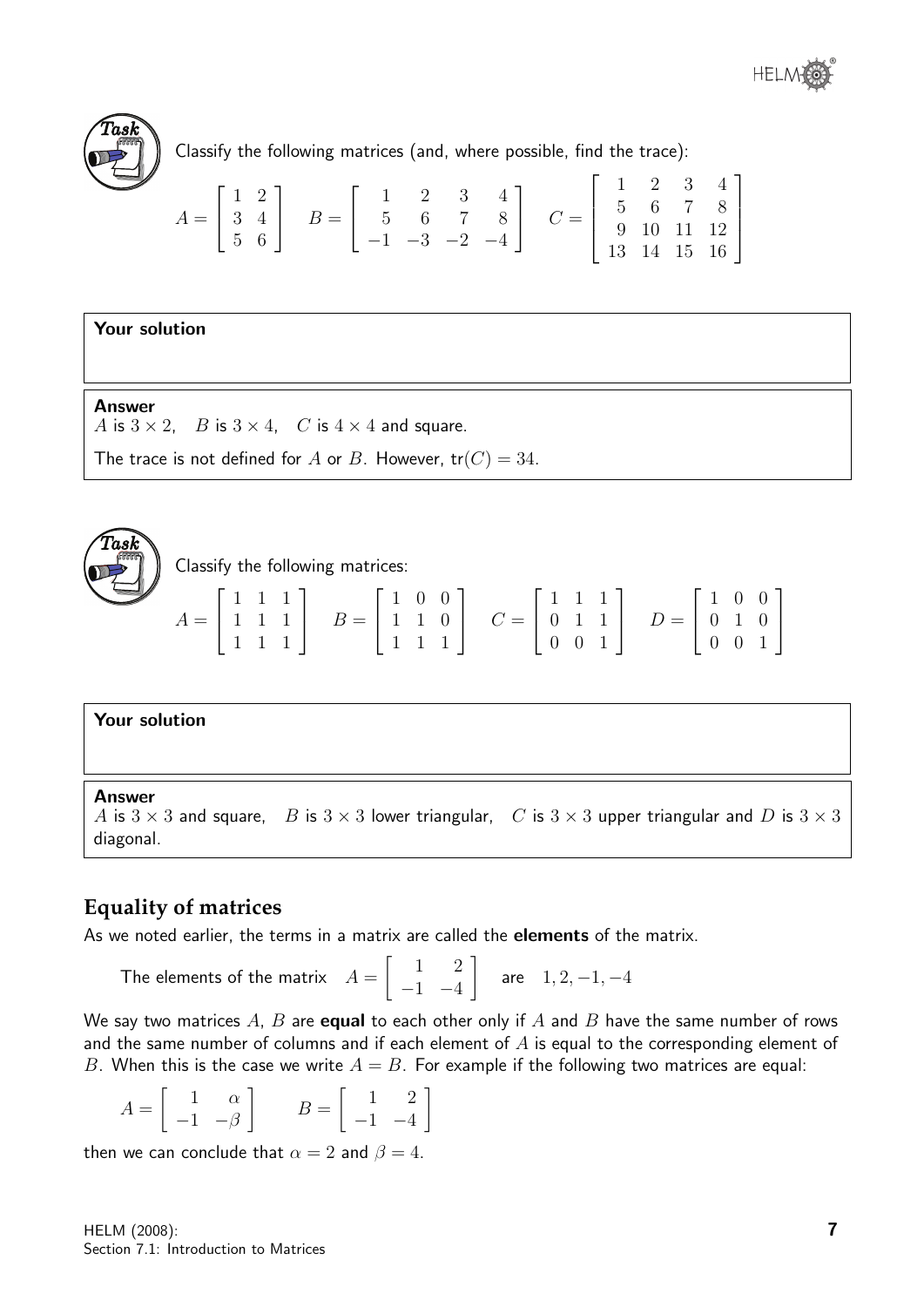#### **The unit matrix**

The unit matrix or the identity matrix, denoted by  $I_n$  (or, often, simply I), is the diagonal matrix of order  $n$  in which all diagonal elements are 1.

Hence, for example,  $I_2 =$  $\left[\begin{array}{cc} 1 & 0 \\ 0 & 1 \end{array}\right]$  and  $I_3 =$  $\sqrt{ }$  $\overline{1}$ 1 0 0 0 1 0 0 0 1 1  $\vert \cdot$ 

#### **The zero matrix**

The zero matrix or null matrix is the matrix all of whose elements are zero. There is a zero matrix for every size. For example the  $2 \times 3$  and  $2 \times 2$  cases are:

 $\left[ \begin{array}{ccc} 0 & 0 & 0 \\ 0 & 0 & 0 \end{array} \right]$ ,  $\left[\begin{array}{cc} 0 & 0 \\ 0 & 0 \end{array}\right].$ 

Zero matrices, of whatever size, are denoted by 0.

#### **The transpose of a matrix**

The transpose of a matrix  $A$  is a matrix where the rows of  $A$  become the columns of the new matrix and the columns of  $A$  become its rows. For example

|  | $\lq$ | $\mathbf{P}$ |         |         |  |
|--|-------|--------------|---------|---------|--|
|  |       |              | becomes | $\cdot$ |  |
|  |       |              |         |         |  |

The resulting matrix is called the transposed matrix of  $A$  and denoted  $A^T$ . In the previous example it is clear that  $A^T$  is not equal to  $A$  since the matrices are of different sizes. If  $A$  is square  $n \times n$ then  $A^T$  will also be  $n \times n$ .

| $\blacktriangleright$ Example 1                                                                          |  |  |
|----------------------------------------------------------------------------------------------------------|--|--|
|                                                                                                          |  |  |
| Find the transpose of the matrix $B = \begin{bmatrix} 1 & 2 & 3 \\ 4 & 5 & 6 \\ 7 & 8 & 9 \end{bmatrix}$ |  |  |
|                                                                                                          |  |  |

#### Solution

Interchanging rows with columns we find

 $B^T =$  $\sqrt{ }$  $\overline{1}$ 1 4 7 2 5 8 3 6 9 1  $\overline{1}$ Both matrices are  $3 \times 3$  but  $B$  and  $B<sup>T</sup>$  are clearly different.

When the transpose of a matrix is equal to the original matrix i.e.  $A<sup>T</sup> = A$ , then we say that the matrix  $A$  is symmetric. (This is because it has symmetry about the leading diagonal.) In Example 1  $B$  is not symmetric.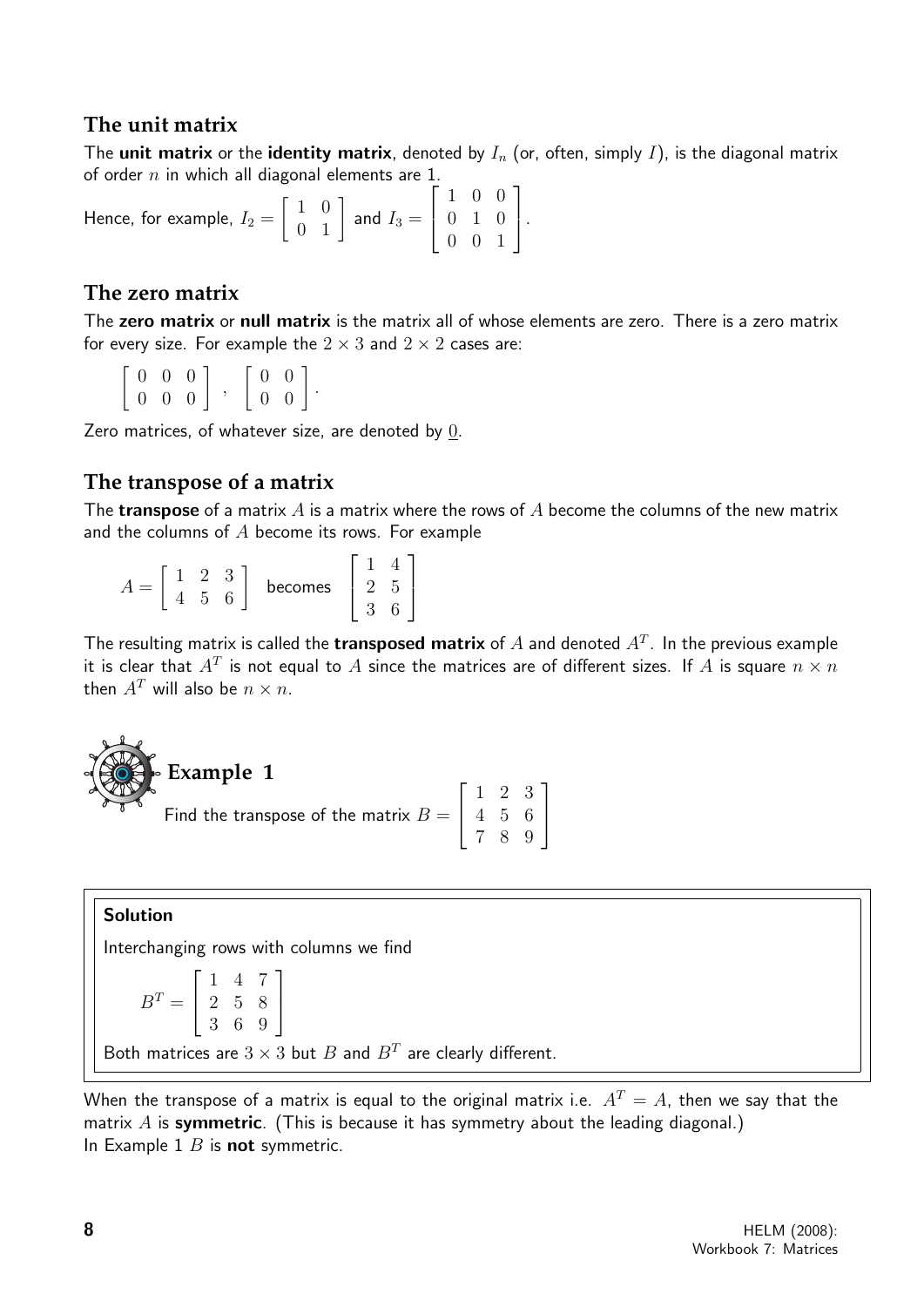



#### Solution

Taking the transpose of  $C$ :

$$
C^{T} = \begin{bmatrix} 1 & -2 & 3 \\ -2 & 4 & -5 \\ 3 & -5 & 6 \end{bmatrix}.
$$

Clearly  $C^T = C$  and so  $C$  is a symmetric matrix. Notice how the leading diagonal acts as a "mirror"; for example  $c_{12} = -2$  and  $c_{21} = -2$ . In general  $c_{ij} = c_{ji}$  for a symmetric matrix.



Find the transpose of each of the following matrices. Which are symmetric?

$$
A = \begin{bmatrix} 1 & 2 \\ 3 & 4 \end{bmatrix}, \quad B = \begin{bmatrix} 1 & 1 \\ -1 & 1 \end{bmatrix} \quad C = \begin{bmatrix} 1 & 1 \\ 1 & 0 \end{bmatrix}
$$

$$
D = \begin{bmatrix} 1 & 2 \\ 4 & 5 \\ 7 & 8 \end{bmatrix} \quad E = \begin{bmatrix} 1 & 0 \\ 0 & 1 \end{bmatrix}
$$

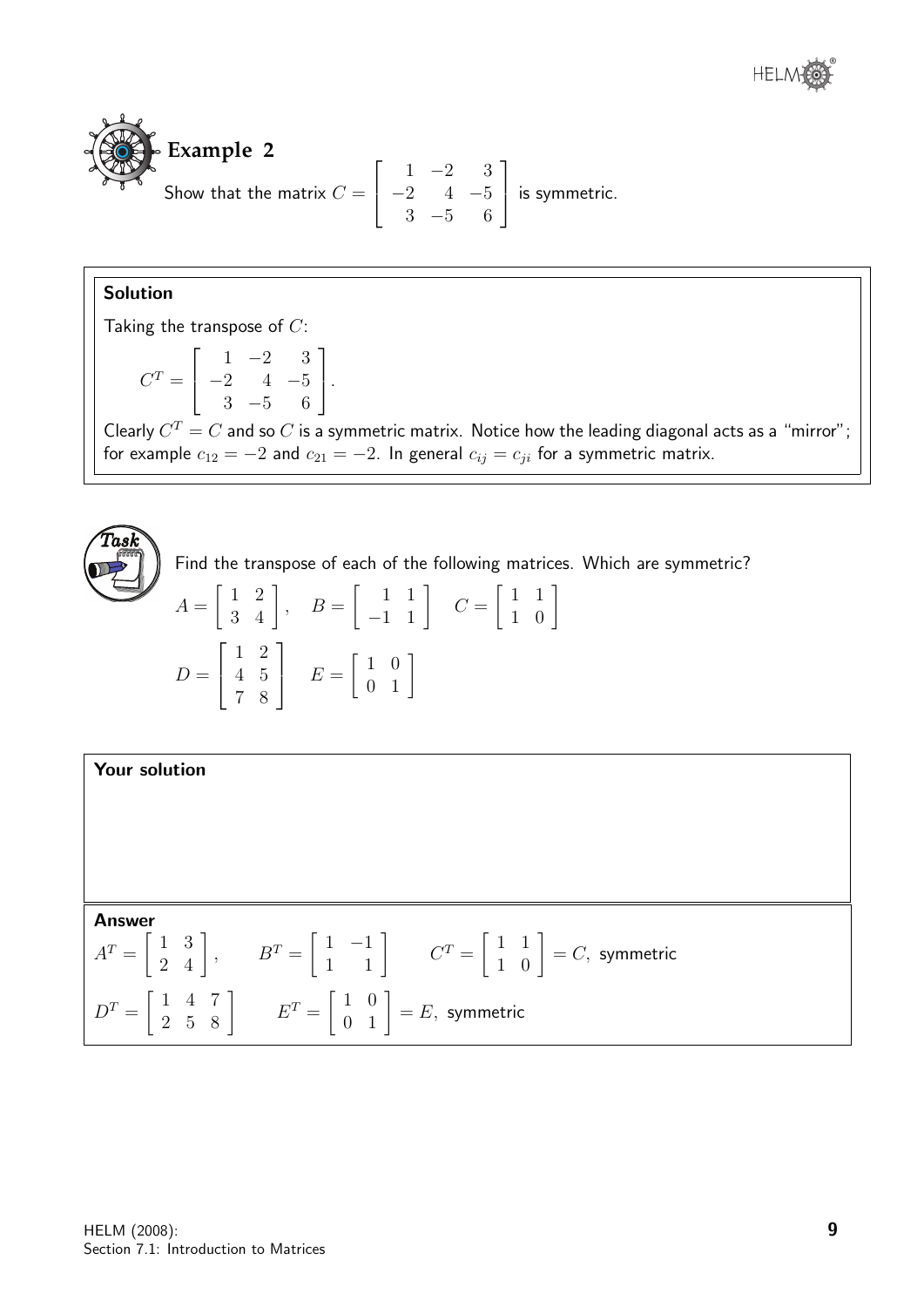### **3. Addition and subtraction of matrices**

Under what circumstances can we add two matrices i.e. define  $A + B$  for given matrices A, B?

Consider

$$
A = \begin{bmatrix} 1 & 2 \\ 3 & 4 \end{bmatrix} \qquad \text{and} \qquad B = \begin{bmatrix} 5 & 6 & 9 \\ 7 & 8 & 10 \end{bmatrix}
$$

There is no sensible way to define  $A + B$  in this case since A and B are different sizes.

However, if we consider matrices of the same size then addition can be defined in a very natural way. Consider  $A =$  $\begin{bmatrix} 1 & 2 \\ 3 & 4 \end{bmatrix}$  and  $B =$  $\begin{bmatrix} 5 & 6 \ 7 & 8 \end{bmatrix}$ . The 'natural' way to add  $A$  and  $B$  is to add corresponding elements together:

$$
A + B = \left[ \begin{array}{rr} 1+5 & 2+6 \\ 3+7 & 4+8 \end{array} \right] = \left[ \begin{array}{rr} 6 & 8 \\ 10 & 12 \end{array} \right]
$$

In general if A and B are both  $m \times n$  matrices, with elements  $a_{ij}$  and  $b_{ij}$  respectively, then their sum is a matrix C, also  $m \times n$ , such that the elements of C are

$$
c_{ij} = a_{ij} + b_{ij}
$$
  $i = 1, 2, ..., m$   $j = 1, 2, ..., n$ 

In the above example

$$
c_{11} = a_{11} + b_{11} = 1 + 5 = 6
$$
  $c_{21} = a_{21} + b_{21} = 3 + 7 = 10$  and so on.

Subtraction of matrices follows along similar lines:

$$
D = A - B = \begin{bmatrix} 1 - 5 & 2 - 6 \\ 3 - 7 & 4 - 8 \end{bmatrix} = \begin{bmatrix} -4 & -4 \\ -4 & -4 \end{bmatrix}
$$

### **4. Multiplication of a matrix by a number**

There is also a natural way of defining the product of a matrix with a number. Using the matrix  $A$ above, we note that

$$
A + A = \begin{bmatrix} 1 & 2 \\ 3 & 4 \end{bmatrix} + \begin{bmatrix} 1 & 2 \\ 3 & 4 \end{bmatrix} = \begin{bmatrix} 2 & 4 \\ 6 & 8 \end{bmatrix}
$$

What we see is that 2A (which is the shorthand notation for  $A+A$ ) is obtained by multiplying every element of  $A$  by 2.

In general if A is an  $m \times n$  matrix with typical element  $a_{ij}$  then the product of a number k with A is written  $kA$  and has the corresponding elements  $ka_{ij}$ .

Hence, again using the matrix  $A$  above,

$$
7A = 7\left[\begin{array}{cc} 1 & 2 \\ 3 & 4 \end{array}\right] = \left[\begin{array}{cc} 7 & 14 \\ 21 & 28 \end{array}\right]
$$

Similarly:

$$
-3A = \begin{bmatrix} -3 & -6 \\ -9 & -12 \end{bmatrix}
$$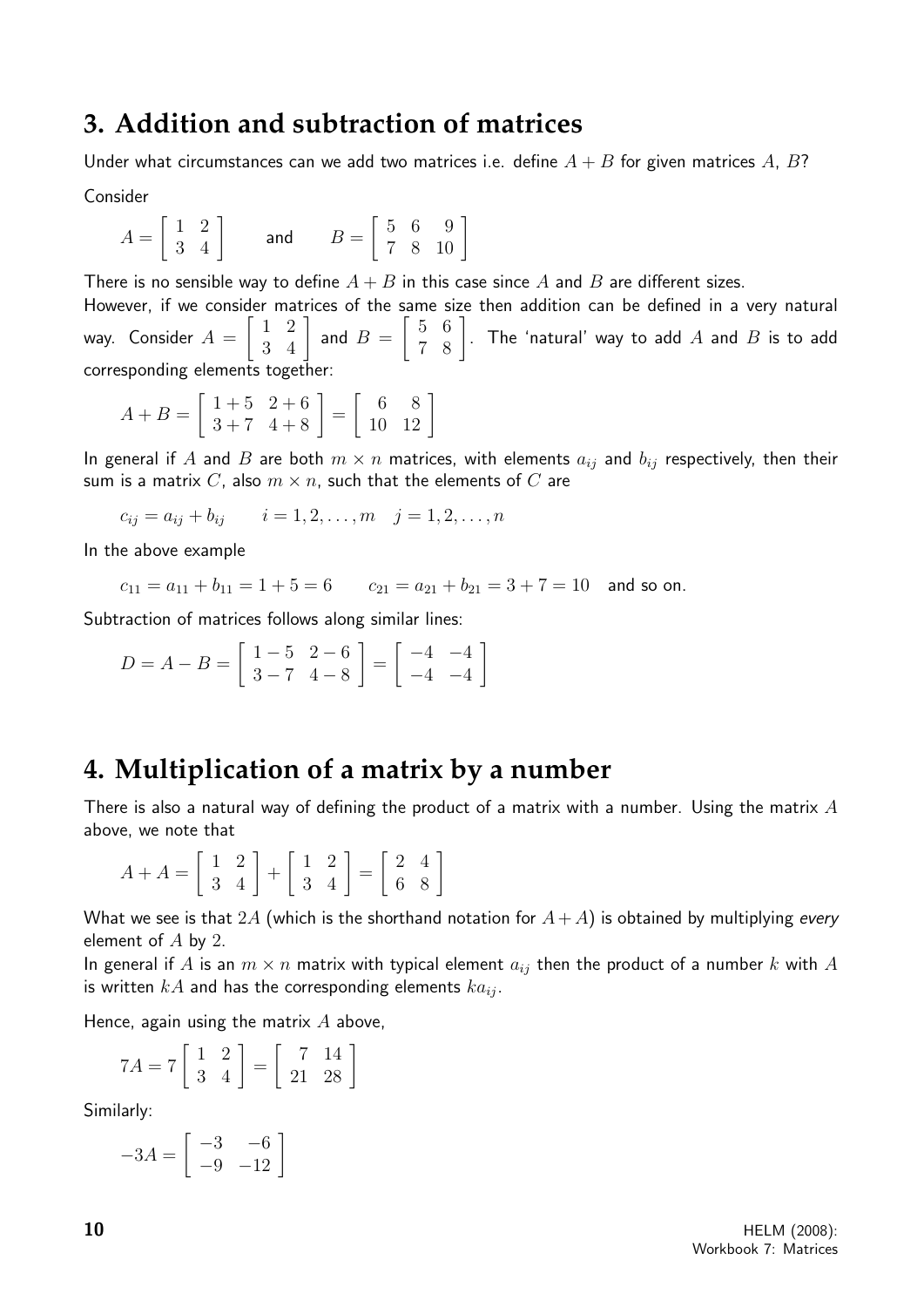

For the following matrices find, where possible,  $A + B$ ,  $A - B$ ,  $B - A$ , 2A.

1. 
$$
A = \begin{bmatrix} 1 & 2 \\ 3 & 4 \end{bmatrix}
$$
  $B = \begin{bmatrix} 1 & 1 \\ 1 & 1 \end{bmatrix}$   
\n2.  $A = \begin{bmatrix} 1 & 2 & 3 \\ 4 & 5 & 6 \\ 7 & 8 & 9 \end{bmatrix}$   $B = \begin{bmatrix} 1 & 1 & 1 \\ -1 & -1 & -1 \\ 1 & 1 & 1 \end{bmatrix}$   
\n3.  $A = \begin{bmatrix} 1 & 2 & 3 \\ 4 & 5 & 6 \\ 7 & 8 & 9 \end{bmatrix}$   $B = \begin{bmatrix} 1 & 2 \\ 3 & 4 \\ 5 & 6 \end{bmatrix}$ 

Your solution

Answer

1. 
$$
A + B = \begin{bmatrix} 2 & 3 \\ 4 & 5 \end{bmatrix}
$$
  $A - B = \begin{bmatrix} 0 & 1 \\ 2 & 3 \end{bmatrix}$   $B - A = \begin{bmatrix} 0 & -1 \\ -2 & -3 \end{bmatrix}$   $2A = \begin{bmatrix} 2 & 4 \\ 6 & 8 \end{bmatrix}$   
\n2.  $A + B = \begin{bmatrix} 2 & 3 & 4 \\ 3 & 4 & 5 \\ 8 & 9 & 10 \end{bmatrix}$   $A - B = \begin{bmatrix} 0 & 1 & 2 \\ 5 & 6 & 7 \\ 6 & 7 & 8 \end{bmatrix}$   $B - A = \begin{bmatrix} 0 & -1 & -2 \\ -5 & -6 & -7 \\ -6 & -7 & -8 \end{bmatrix}$   
\n2.  $A = \begin{bmatrix} 2 & 4 & 6 \\ 8 & 10 & 12 \\ 14 & 16 & 18 \end{bmatrix}$   
\n3. None of  $A + B$ ,  $A - B$ ,  $B - A$ , are defined.  $2A = \begin{bmatrix} 2 & 4 & 6 \\ 8 & 10 & 12 \\ 14 & 16 & 18 \end{bmatrix}$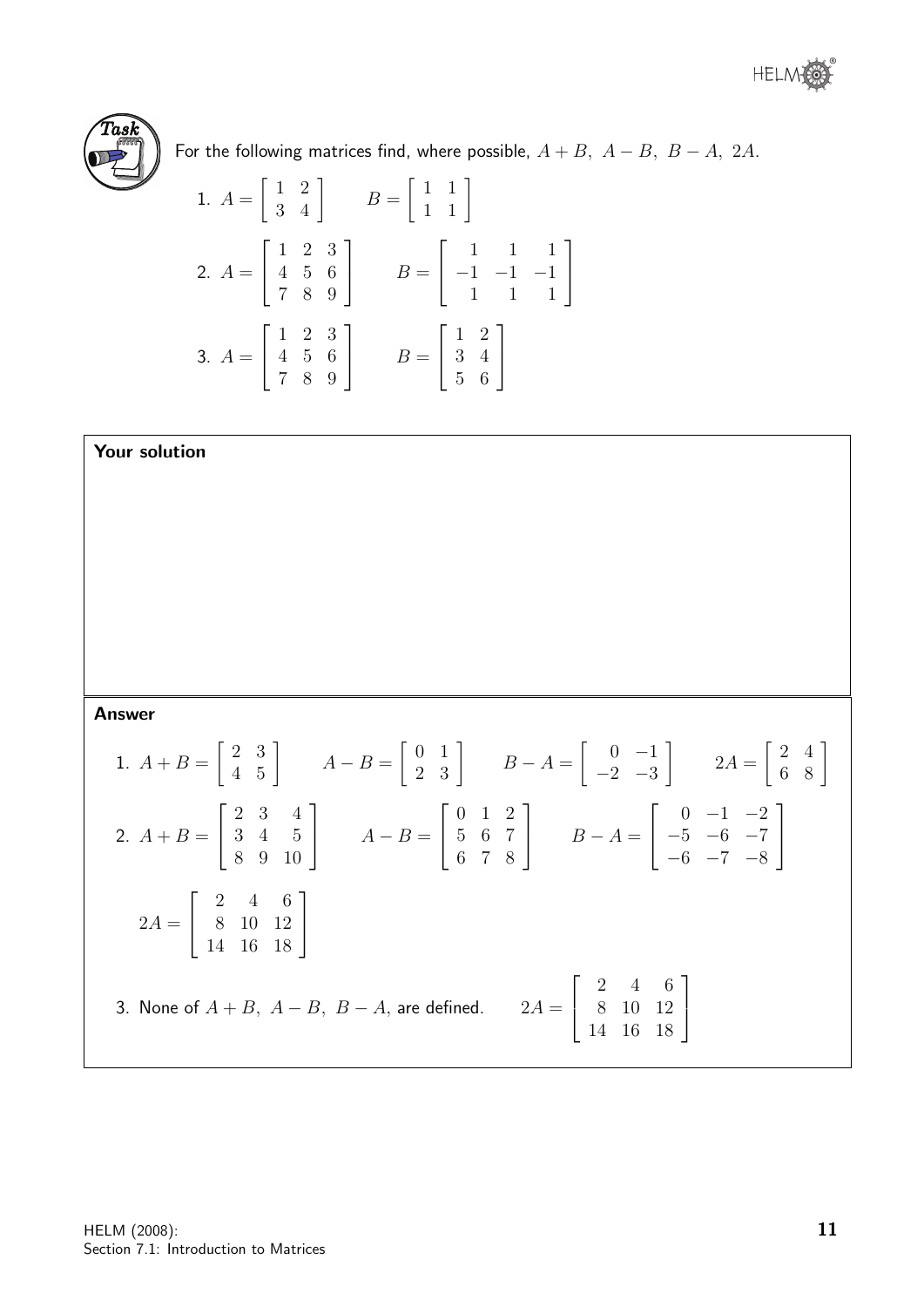# **5. Some simple matrix properties**

Using the definition of matrix addition described above we can easily verify the following properties of matrix addition:

**Key Point 2** Basic Properties of Matrices Matrix addition is **commutative**:  $A + B = B + A$ Matrix addition is **associative**:  $A + (B + C) = (A + B) + C$ The **distributive law** holds:  $k(A + B) = kA + kB$ 

These Key Point results follow from the fact that  $a_{ij} + b_{ij} = b_{ij} + a_{ij}$  etc.

We can also show that the transpose of a matrix satisfies the following simple properties:

**Key Point 3** Properties of Transposed Matrices  $(A + B)^T = A^T + B^T$ 

$$
(A - B)T = AT - BT
$$

$$
(AT)T = A
$$



Solution  $A^T =$  $\sqrt{ }$  $\overline{1}$ 1 4 2 5 3 6 1 so that  $(A^T)^T = \begin{bmatrix} 1 & 2 & 3 \\ 4 & 5 & 6 \end{bmatrix} = A$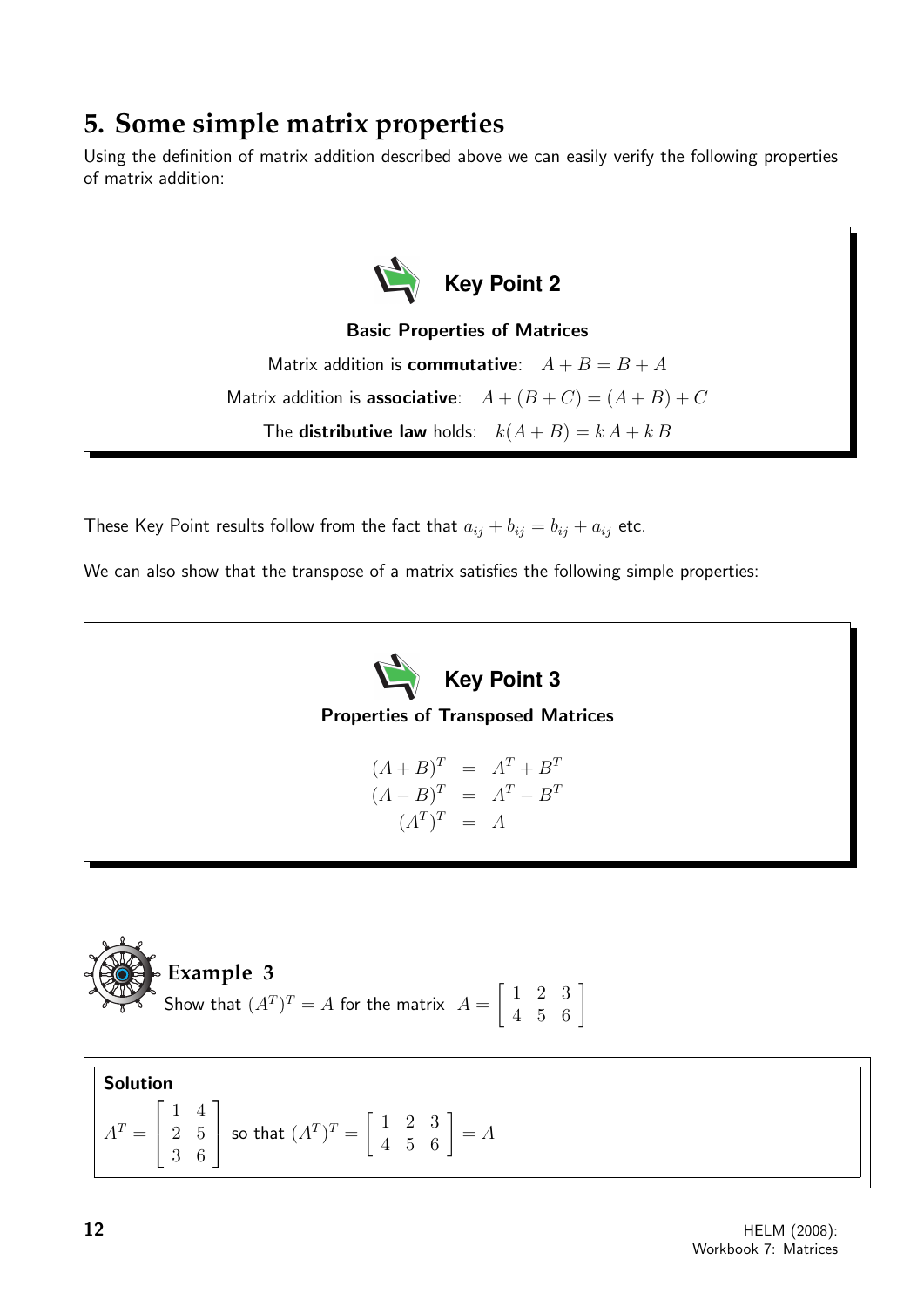

For the matrices 
$$
A = \begin{bmatrix} 1 & 2 \\ 3 & 4 \end{bmatrix}
$$
,  $B = \begin{bmatrix} 1 & -1 \\ -1 & 1 \end{bmatrix}$  verify that  
(i)  $3(A + B) = 3A + 3B$  (ii)  $(A - B)^{T} = A^{T} - B^{T}$ .

| Your solution                                                                                                                                                                         |
|---------------------------------------------------------------------------------------------------------------------------------------------------------------------------------------|
|                                                                                                                                                                                       |
|                                                                                                                                                                                       |
|                                                                                                                                                                                       |
|                                                                                                                                                                                       |
| <b>Answer</b>                                                                                                                                                                         |
| (i) $A + B = \begin{bmatrix} 2 & 1 \\ 2 & 5 \end{bmatrix}$ ; $3(A + B) = \begin{bmatrix} 6 & 3 \\ 6 & 15 \end{bmatrix}$ ; $3A = \begin{bmatrix} 3 & 6 \\ 9 & 12 \end{bmatrix}$ ;      |
| $3B = \begin{bmatrix} 3 & -3 \\ -3 & 3 \end{bmatrix}; 3A + 3B = \begin{bmatrix} 6 & 3 \\ 6 & 15 \end{bmatrix}.$                                                                       |
| (ii) $A - B = \begin{bmatrix} 0 & 3 \\ 4 & 3 \end{bmatrix}$ ; $(A - B)^{T} = \begin{bmatrix} 0 & 4 \\ 3 & 3 \end{bmatrix}$ ; $A^{T} = \begin{bmatrix} 1 & 3 \\ 2 & 4 \end{bmatrix}$ ; |
| $B^T = \left[ \begin{array}{rr} 1 & -1 \\ -1 & 1 \end{array} \right]; \quad A^T - B^T = \left[ \begin{array}{rr} 0 & 4 \\ 3 & 3 \end{array} \right].$                                 |